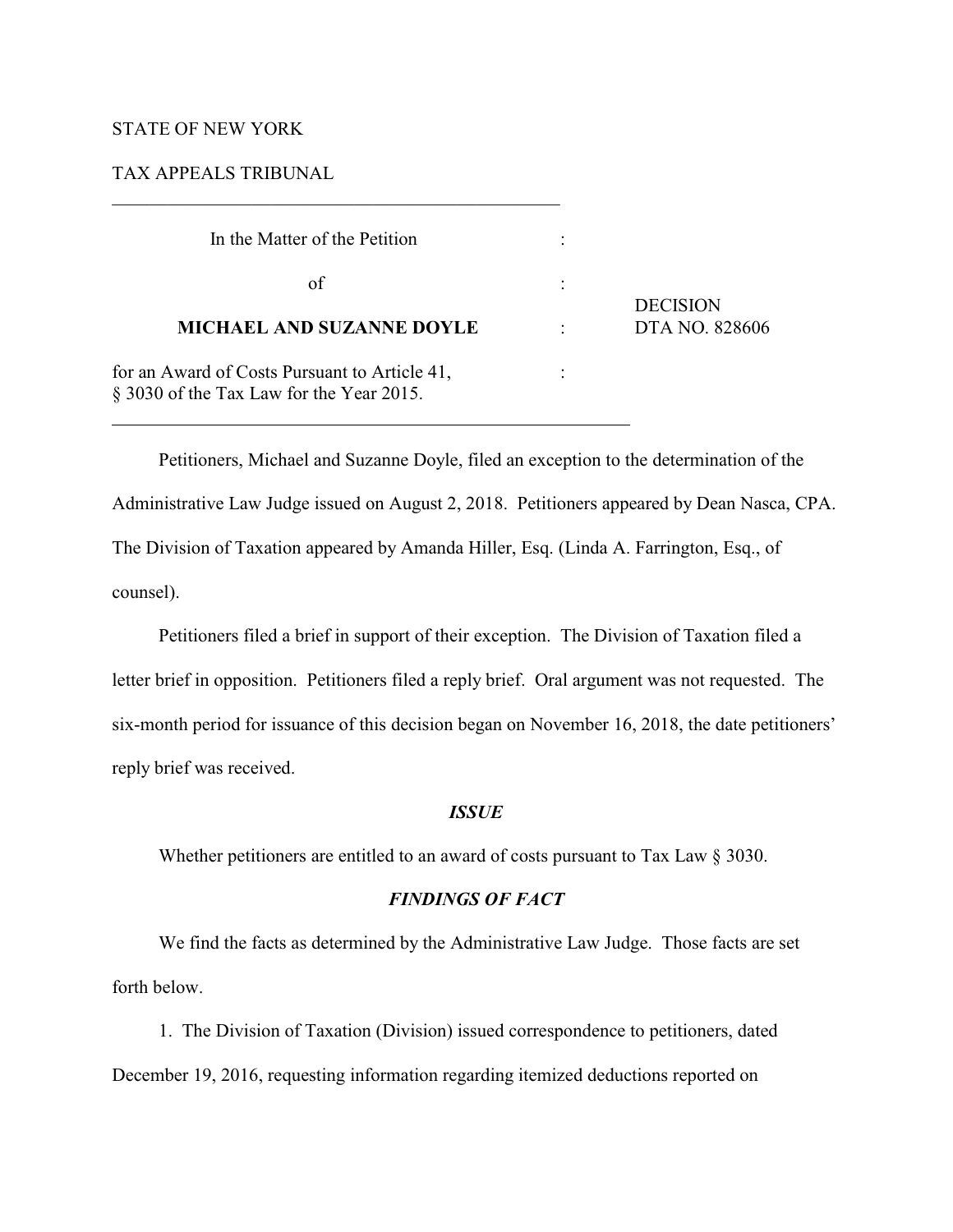petitioners' 2015 resident income tax return that resulted in petitioners seeking a refund of \$3,172.00. This correspondence indicated that the Division was unable to verify amounts claimed by petitioners as itemized deductions. Therefore, the Division recomputed petitioners' return using the allowable standard deduction, which reduced the requested refund amount to \$1,439.22. The correspondence requested that petitioners provide a copy of their Schedule A attached to their filed federal return and a copy of documents substantiating the amounts listed on their schedule A. The Division indicated that a refund check in the amount of \$1,439.22 would be issued within 60 days based upon its recomputation of petitioners' return. However, the Division suggested that petitioners should submit any documents they had to substantiate the itemized deductions claimed.

2. In response to the Division's correspondence, petitioners submitted a letter that they titled "STATEMENT TO AUDIT DEMAND" in which they argued that they were entitled to a field audit. This correspondence stated, in pertinent part, that:

"The State of New York's demand to audit the taxpayers' return without allowing the taxpayer, or the taxpayers' representative, to be present violated the taxpayers' due process rights secured by the Fourteenth Amendment to the United States Constitution<sup>"</sup>

Petitioners stated that if New York State wanted to conduct an audit of their return, they need notice of a time and place so that they could be present for the "audit process." Otherwise, petitioners intend to file a lawsuit in federal district court for the violation of their constitutional rights.

3. In response, by correspondence dated March 2, 2017, the Division notified petitioners that it does not meet with taxpayers during a routine desk audit and that an auditor would review any documentation that was submitted by petitioners. Additionally, the correspondence noted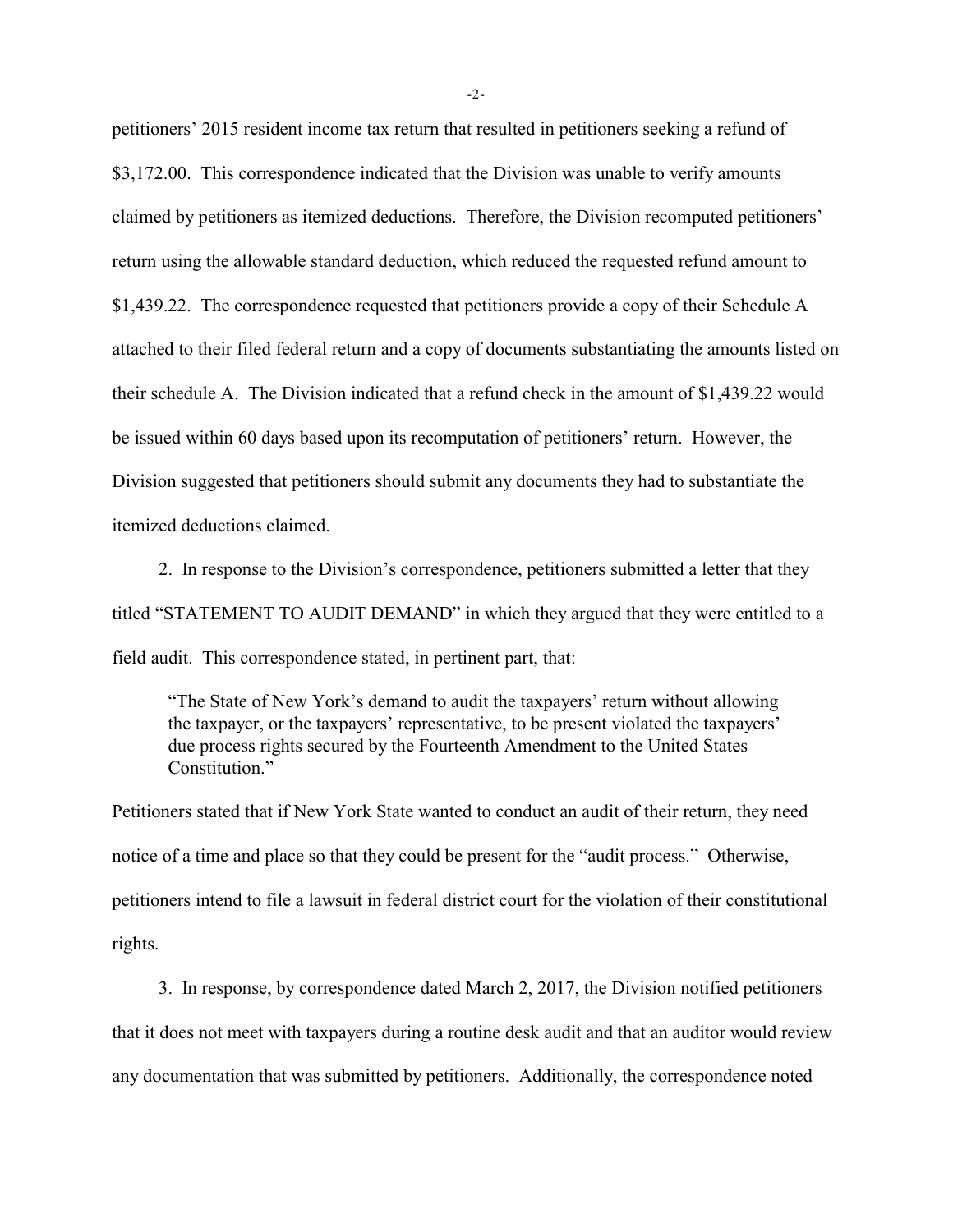that the power of attorney form received for Dean Nasca, their representative, was incomplete and instructed petitioners to have Mr. Nasca correct the power of attorney form. The correspondence stated that no additional refund would be granted since no further documentation was provided; however, the Division would review anything that petitioners submitted in the future.

4. Thereafter, petitioners filed a request for conciliation conference with the Bureau of Mediation and Conciliation Services (BCMS). The conference was held on December 5, 2017. At the conference, petitioners provided documentation, for the first time, that substantiated the itemized deductions, including the job expenses, claimed on the return. In response, BCMS issued a consent to petitioners allowing the remaining balance of their refund, as reflected in the consent dated January 24, 2018. Therefore, petitioners proved that they were entitled to the full \$3,172.00 as originally reported on their 2015 personal income tax return.

5. On February 21, 2018, petitioners filed a petition with the Division of Tax Appeals seeking an award of costs for fees paid to their representative. Attached to the petition is an invoice from Dean Nasca, CPA, indicating the following dates and charges:

| Date          | Description                                                          | Hours | <b>Hourly Rate</b> | <b>Total Charge</b>                              |
|---------------|----------------------------------------------------------------------|-------|--------------------|--------------------------------------------------|
| Feb. 14, 2017 | Respond to NYS<br><b>Audit Demand</b><br>Letter                      | 0.75  | \$75.00            | $$56.25$ plus<br>\$4.45 certified<br>mailing fee |
| Aug. 7, 2017  | Preparation of<br>Request for<br>Conciliation<br>Conference<br>Forms | 0.50  | \$75.00            | \$37.50 plus<br>\$4.45 certified<br>mailing fee  |

-3-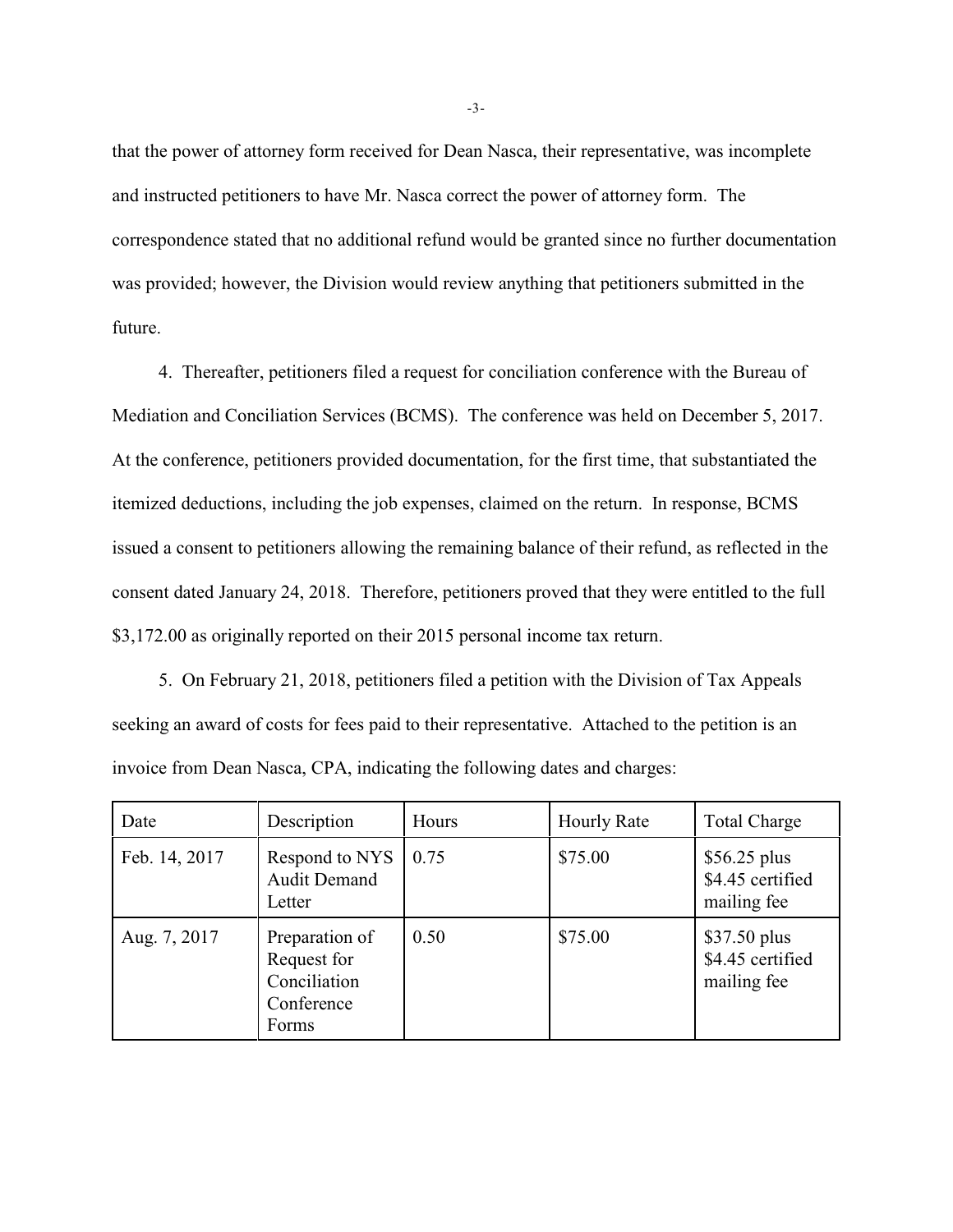| Dec. 4, 2017 | Copy required<br>documentation<br>and prepare for<br>conciliation<br>conference | 2.0  | \$75.00 | \$150.00 |
|--------------|---------------------------------------------------------------------------------|------|---------|----------|
| Dec. 5, 2017 | Attend<br>conciliation<br>conference                                            | 1.75 | \$75.00 | \$131.25 |
| <b>TOTAL</b> |                                                                                 |      |         | \$383.90 |

6. Petitioners submitted a sworn affidavit that states that their net worth did not exceed \$2 million at the time the civil action was filed.

7. Included with the Division's response to petitioners' application for costs is an affidavit of Trude R. Wilson, dated April 25, 2018. Ms. Wilson is a Tax Technician I in the Division's Income/Franchise Desk Audit Bureau and has been in that position since May 2012. Ms. Wilson's duties include performing desk audits of personal income tax returns, including itemized deductions audits. Ms. Wilson's affidavit is based upon her review of the Division's files and her personal involvement with this audit.

8. The Division maintains an e-MPIRE account for each taxpayer that, among other things, tracks all correspondence between the Division and that taxpayer and is updated in the ordinary course of business whenever a Division employee works on the taxpayer's account. According to Ms. Wilson, if a taxpayer or representative submits documentation to the Division at the fax number or address indicated on the notice issued to petitioners, it would be imaged into the taxpayer's account upon receipt. Additionally, Ms. Wilson affirms that if a taxpayer calls the Division, a case contact would be entered into the events log in the taxpayer's account.

9. Ms. Wilson avers that she reviewed petitioners' accounts and that petitioners did not submit any documentation in response to the Division's request for substantiation of their

-4-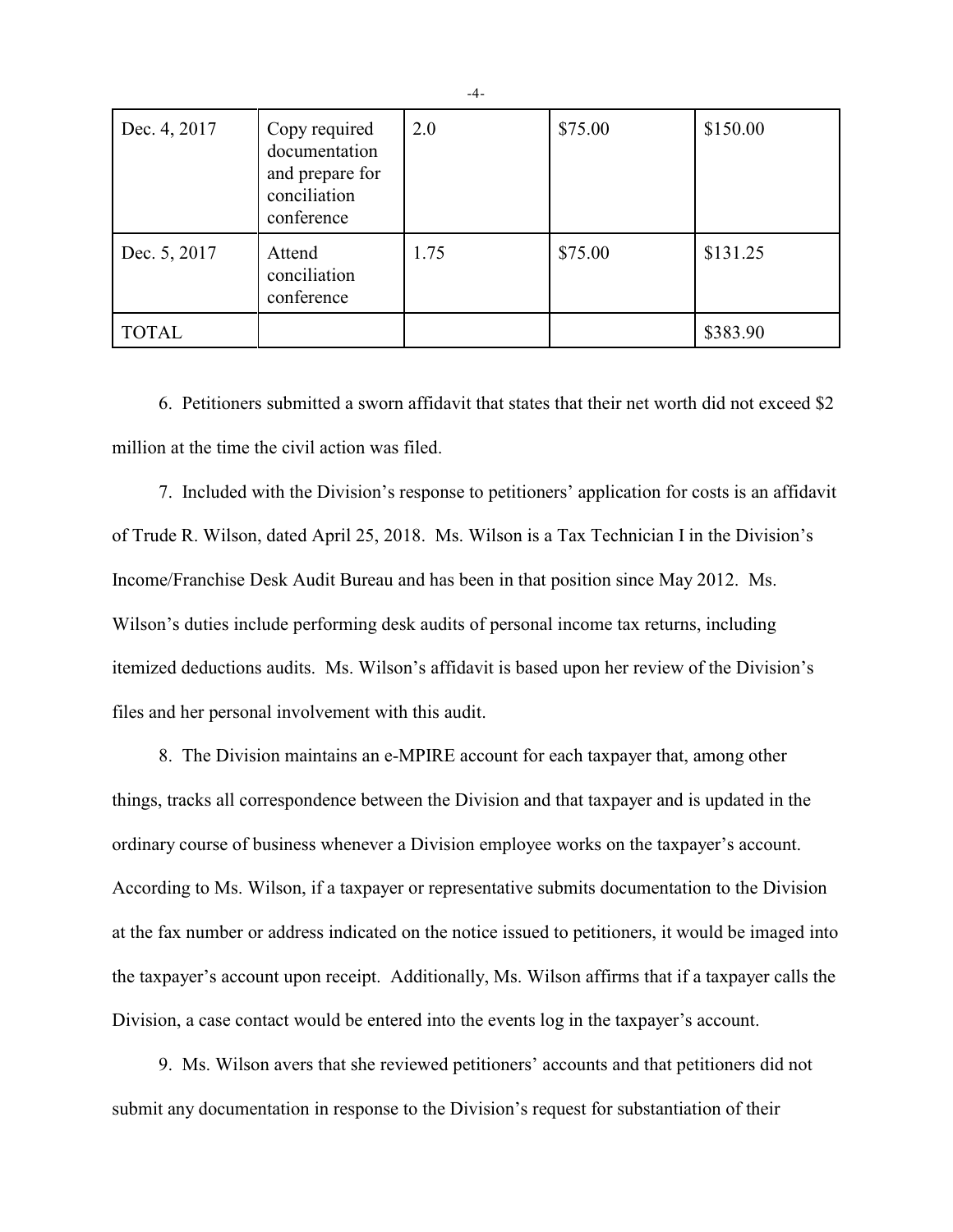itemized deductions during the course of the audit. Therefore, all claimed deductions were disallowed, as unsubstantiated, which was the basis for the refund denial. Additionally, Ms. Wilson avers that petitioners finally submitted documentation substantiating their claimed deductions, for the first time, at the conciliation conference held on December 5, 2017.

# *THE DETERMINATION OF THE ADMINISTRATIVE LAW JUDGE*

The Administrative Law Judge began her determination in this matter by setting forth the major provisions of Tax Law § 3030, which provides for the award of reasonable administrative and litigation costs to petitioners who substantially prevail in their protests of the Division's proposed assessments. She noted that the statute provides that reasonable administrative costs are costs that are paid in connection to an administrative hearing, but incurred after the issuance of the notice giving rise to the taxpayer's right to a hearing. A prevailing party, according to the Administrative Law Judge, is any party, other than the commissioner or creditor of the taxpayer, who has substantially prevailed with respect to the amount in controversy or with respect to the most significant issues presented. However, such a party is not treated as the prevailing party if the Division bears the burden of proof in showing that its position was substantially justified.

Next, the Administrative Law Judge observed that, although the statute requires a cost application to be made within 30 days of final judgment in the matter, there is no definition of "final judgment" given therein. The Administrative Law Judge reasoned that because Tax Law § 3030 was based on Internal Revenue Code (IRC) (26 USC) § 7430, it was proper to look to the federal statute for guidance. The Administrative Law Judge found that the federal statute provided for a cost award for reasonable administrative costs incurred in connection with the IRS and, based on this, the Administrative Law Judge determined that the BCMS consent issued to petitioners would be deemed the final judgment with respect to petitioners' protest of the

-5-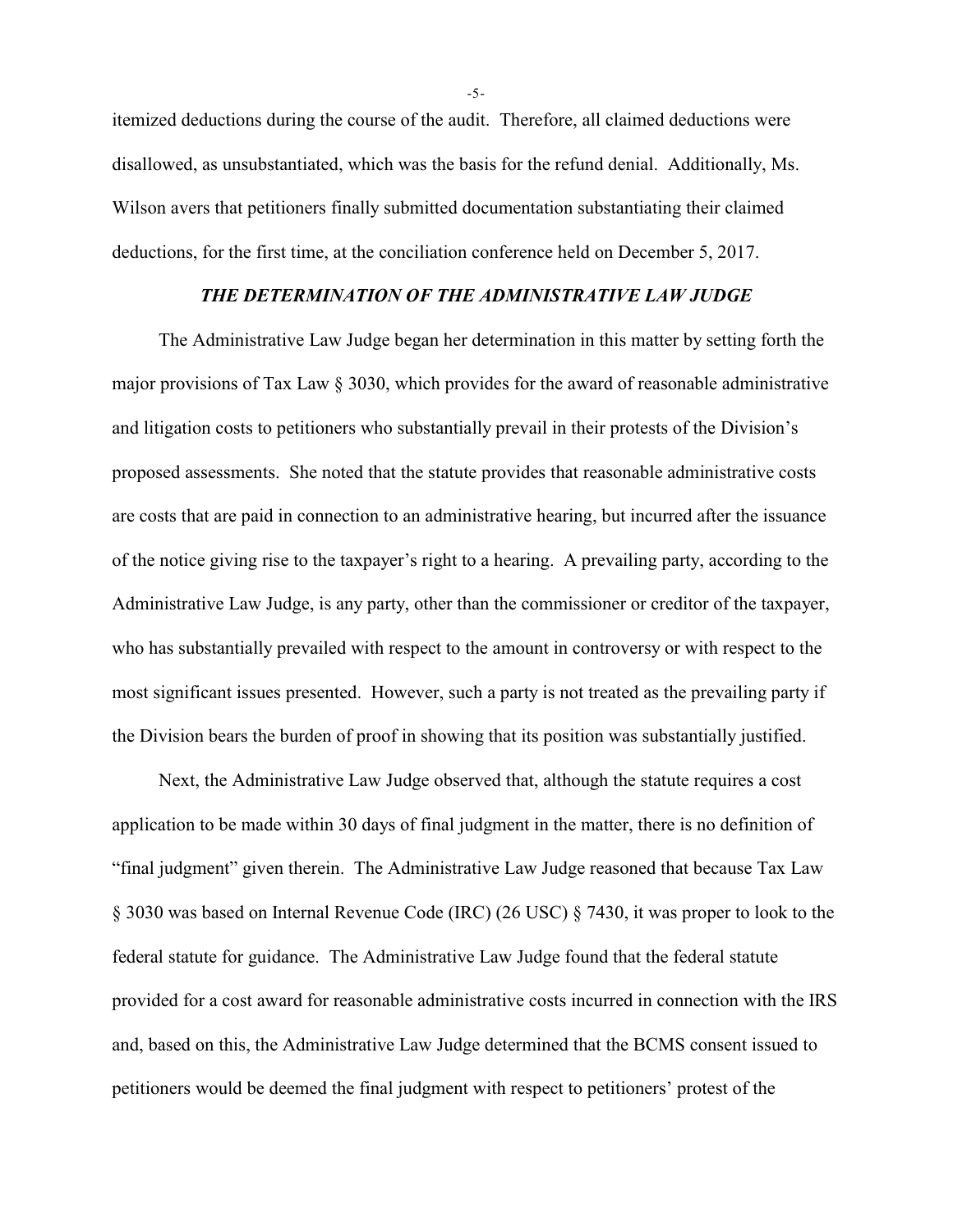Division's partial disallowance of their refund claim. Because petitioners made a cost application within the limitations period measured from the date of the BCMS consent, the Administrative Law Judge determined that their cost application was timely filed.

The Administrative Law Judge then turned to the question of whether the Division met its burden of showing that its position was substantially justified, which would have the effect of causing petitioners to be deemed a non-prevailing party for purposes of the statute. The Administrative Law Judge found that the facts demonstrated that petitioners failed to submit requested documents to substantiate their claimed deductions until the BCMS conference, and instead answered that request with a demand for a field audit. As such, the Administrative Law Judge concluded that the Division was substantially justified in adjusting petitioners' refund claim. The Administrative Law Judge also concluded that petitioners' argument that the Division's position was not substantially justified because it failed to follow guidance that mandates a field audit to be without merit as petitioners failed to show any regulation or law that would require a field audit in petitioners' circumstance. The Administrative Law Judge then denied the petition for costs in this matter.

#### *ARGUMENTS ON EXCEPTION*

Petitioners argue on exception that the Administrative Law Judge erred in concluding that the Division bore its burden of showing that its position was substantially justified for the purposes of Tax Law § 3030 and denying their application for costs. Specifically, petitioners argue the Division lacked the legal authority to adjust their claimed refund in lieu of conducting a field audit. They claim that the Division violated their due process rights secured by the United States and New York Constitutions by not conducting a field audit to substantiate their claimed deductions for tax year 2015. They posit that the Division cannot be deemed substantially

-6-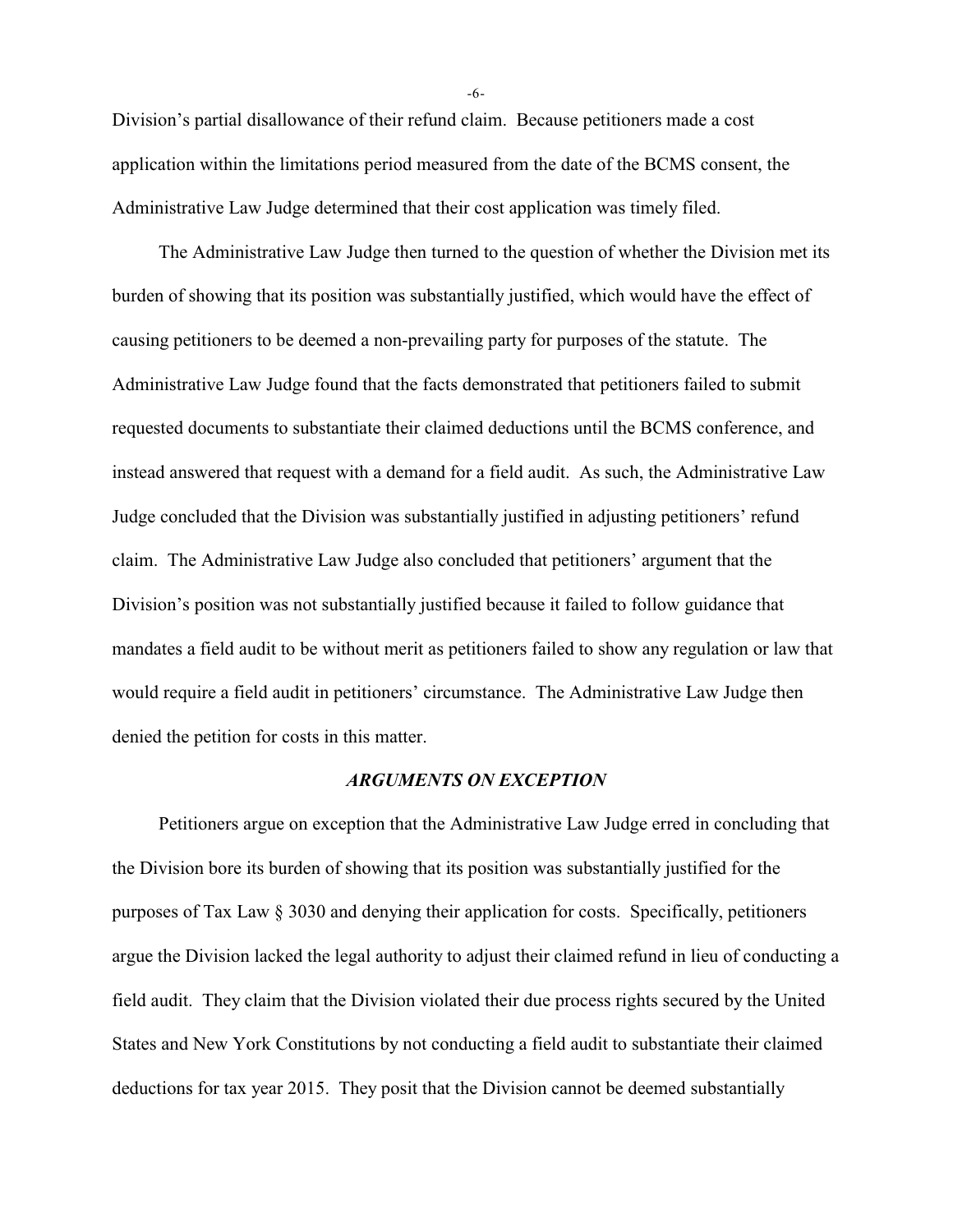justified in its position for the purposes of Tax Law § 3030 because guidance in the Division's publication 130-D guaranteed certain rights and procedures with respect to audits. Petitioners request that this Tribunal award them reasonable administrative costs pursuant to Tax Law § 3030.

The Division argues that the Administrative Law Judge correctly determined that petitioners' application for costs should be denied because it had borne its burden of showing that its position was substantially justified. The Division states that its desk audit process is constitutional and its request for substantiation of petitioners' claimed deductions did not violate petitioners' due process rights under the United States or New York Constitutions. The Division urges this Tribunal to deny petitioners' exception and affirm the determination of the Administrative Law Judge.

#### *OPINION*

Tax Law § 3030 provides for an award of reasonable administrative and litigation costs to a taxpayer who is the prevailing party in an administrative or court proceeding against the Division (Tax Law § 3030 [a]). An administrative proceeding includes any procedure or action before BCMS (Tax Law § 3030 [c] [6]). A prevailing party, as that term is defined under the statute, is a party in a proceeding to which Tax Law § 3030 applies (other than the Division or a creditor of the taxpayer) who has substantially prevailed with respect to the amount in controversy or with respect to the most significant issues presented (Tax Law § 3030 [c] [5] [A]). A taxpayer must submit an application within 30 days of the final judgment in the action demonstrating that the taxpayer meets the eligibility requirements (*see* Tax Law § 3030 [c] [5] [A] [ii]). However, a taxpayer who would otherwise qualify as a prevailing party will not be

-7-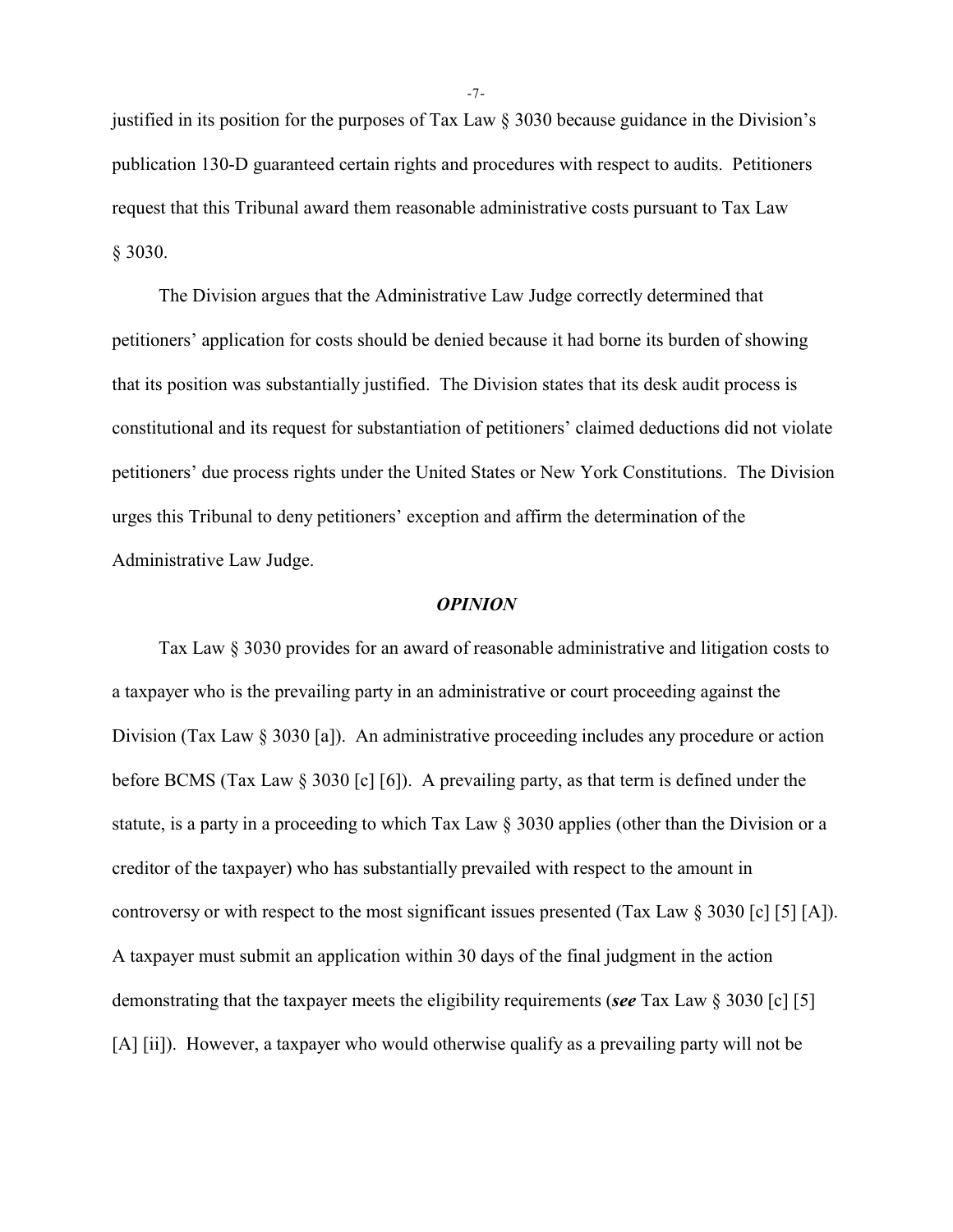deemed as such if the Division bears its burden of showing that its position was substantially justified (Tax Law § 3030 [c] [5] [B]).

We agree with the Administrative Law Judge that where, as in the instant case, a term is undefined under a section of the Tax Law that was modeled after a federal statute (*see* L 1997, ch 577), it is proper to look to federal regulations and cases for guidance (*see Matter of Levin v Gallman*, 42 NY2d 32 [1977]; *Matter of Ilter Sener*, Tax Appeals Tribunal, May 5, 1988).

IRC (26 USC) § 7430 provides that reasonable costs may be awarded for costs incurred in an administrative proceeding within the Internal Revenue Service (IRC [26 USC] § 7430). The consent entered into by petitioners on January 24, 2018, after submitting the requested documentation at the BCMS conference on December 5, 2017, resolved the question of petitioners' tax liability and resulted in a full refund of the amount they claimed. This consent represents the final judgment in this matter for the purposes of Tax Law § 3030 and demonstrates that petitioners ultimately prevailed on the amount in controversy and the most significant issue presented, i.e., whether their claimed deductions could be substantiated.

Tax Law § 3030 also provides that an otherwise prevailing party is not deemed to be the prevailing party where the Division can demonstrate that its position was substantially justified (Tax Law § 3030 [c] [5] [B]; *see also City of New York v State of New York*, 94 NY2d 577 [2000]). The Division's position as of the day it issues the notice giving rise to the hearing is operative for purposes of determining whether its position was substantially justified (Tax Law § 3030 [c] [8]). The determination of whether the Division's position was substantially justified is based on "all the facts and circumstances" surrounding the case, not solely the final outcome (*Matter of March*, Tax Appeals Tribunal, November 26, 2018, *quoting Phillips v Commr.*, 851 F2d 1492 [1988]). In deciding whether the Division's position was substantially justified, we

-8-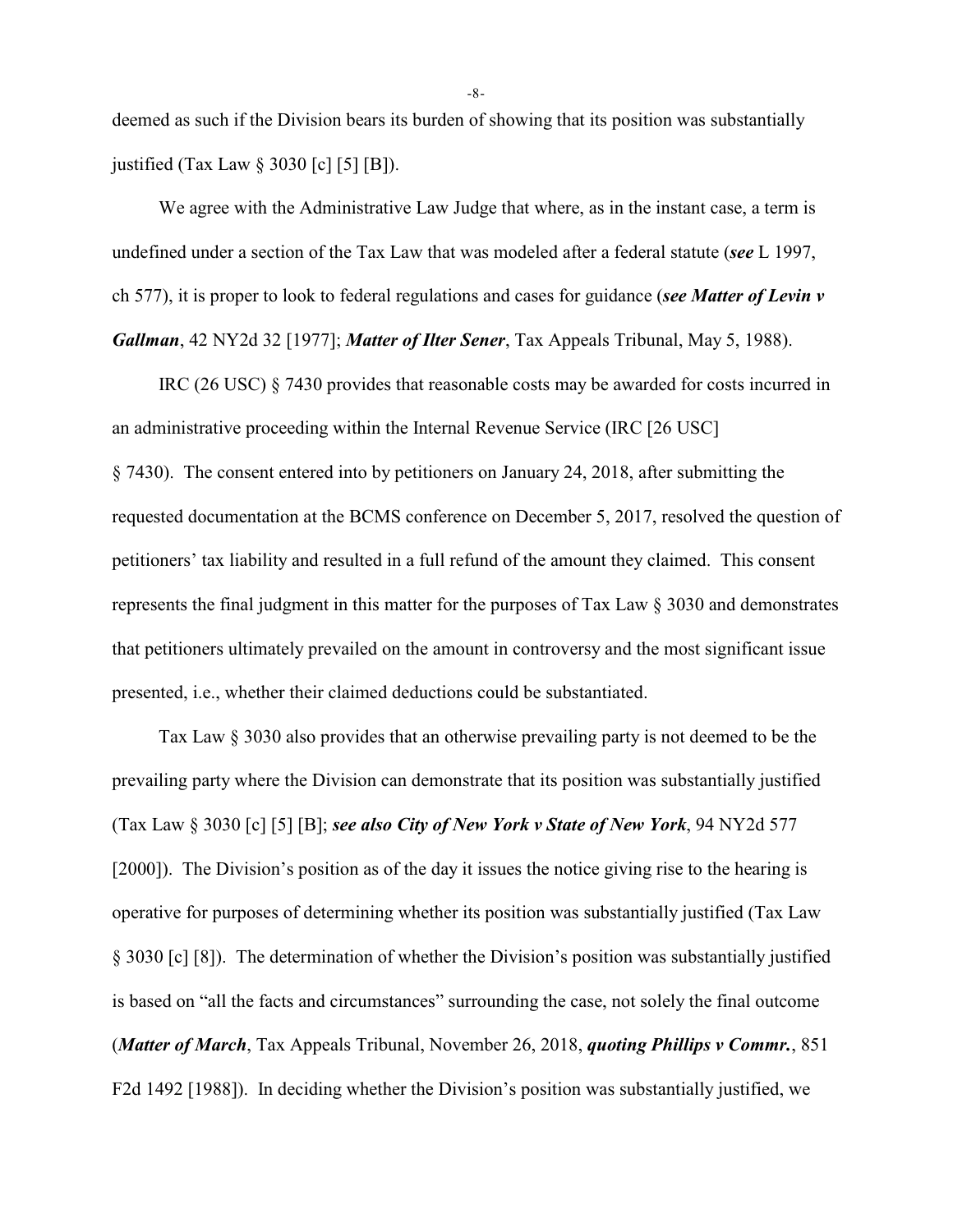have held that the Division must show that its position "had a reasonable basis both in fact and law" (*Matter of March*; *Matter of Grillo*, Tax Appeals Tribunal, August 23, 2012, *citing Powers v Commr.*, 100 TC 457 [1993]; *Pierce v Underwood*, 487 US 552 [1988]).

We find that the Division's position as of the day it partially denied petitioners' refund claim, thereby giving rise to petitioners' right to a BCMS conference was reasonable in light of the surrounding facts and circumstances. It was incumbent on petitioners to provide the requested information in order to substantiate their claimed deductions in response to the desk audit letter (Tax Law § 658 [a]; 20 NYCRR 158.1 [a]; *see also Matter of Sperl*, Tax Appeals Tribunal, May 8, 2014; *Matter of Grace v New York State Tax Commn.*, 37 NY2d 193, 197 [1975], *rearg denied* 37 NY2d 816 [1975], *lv denied* 338 NE2d 330 [1975] [holding that the burden is on the taxpayer seeking a deduction to establish his right to it]). The Division's inference that the information was not forthcoming was not unreasonable given petitioners' response to the request for further documentation.

We now consider petitioners' argument that their due process rights guaranteed by the United States and New York Constitutions were violated by the Division's request for substantiation of their claimed deductions. Petitioner's argument, in essence, is that a desk audit, whereby the Division asks a taxpayer to submit documentation in support of the taxpayer's reporting position on a tax return, is a constitutionally invalid audit procedure because it denies petitioners their due process rights. Instead, petitioners maintain that only a field audit would afford them a meaningful place and time for adjudication of their protest.

We note first that our jurisdiction does not encompass challenges to the constitutionality of a statute on its face (*see Matter of A&A Serv. Sta., Inc.*, Tax Appeals Tribunal, October 15, 2009). We are, however, empowered to consider whether the application of a statute to a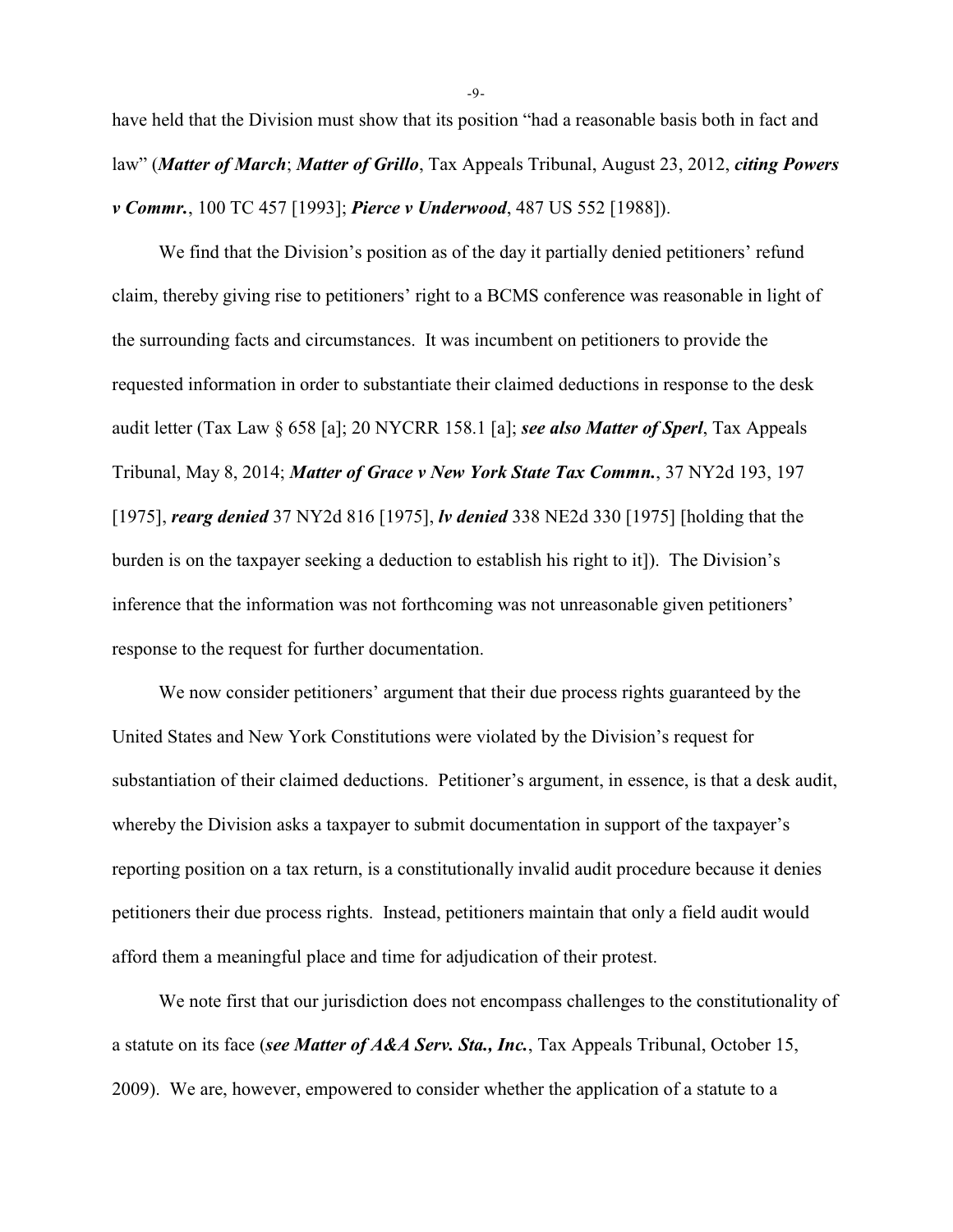particular set of facts violates the constitution (*see Matter of Eisenstein*, Tax Appeals Tribunal, March 27, 2003). Legislative enactments are presumed to be constitutional at the administrative level (*Matter of Finch, Pruyn & Co.*, Tax Appeals Tribunal, April 22, 2004). Petitioners ultimately bear the burden of proving that a statute, as applied to the specific facts of their case, is unconstitutional (*Matter of Brussel*, Tax Appeals Tribunal, June 25, 1992).

Pursuant to the Tax Law, the Division has the power to examine books, papers, records or memoranda of a taxpayer for the purposes of "ascertaining the correctness of any return" (Tax Law § 697 [b]). The Division may require the attendance of a person rendering the return under examination, but is not mandated by the statute to do so (*id.*). Furthermore, contrary to petitioners' assertions, the Division's publication 130-D specifically provides for and discusses desk audits in such instances. Petitioners have not identified how issuing a notice of disallowance and requesting additional information to substantiate the amount of the refund claimed violated their due process rights. Petitioners have thus failed to bear their burden of proving that Tax Law § 697, as applied to the facts of their case, was unconstitutional.

Accordingly, it is ORDERED, ADJUDGED and DECREED that:

- 1. The exception of Michael and Suzanne Doyle is denied;
- 2. The determination of the Administrative Law Judge is affirmed; and
- 3. The application of Michael and Suzanne Doyle for an award of costs is denied.